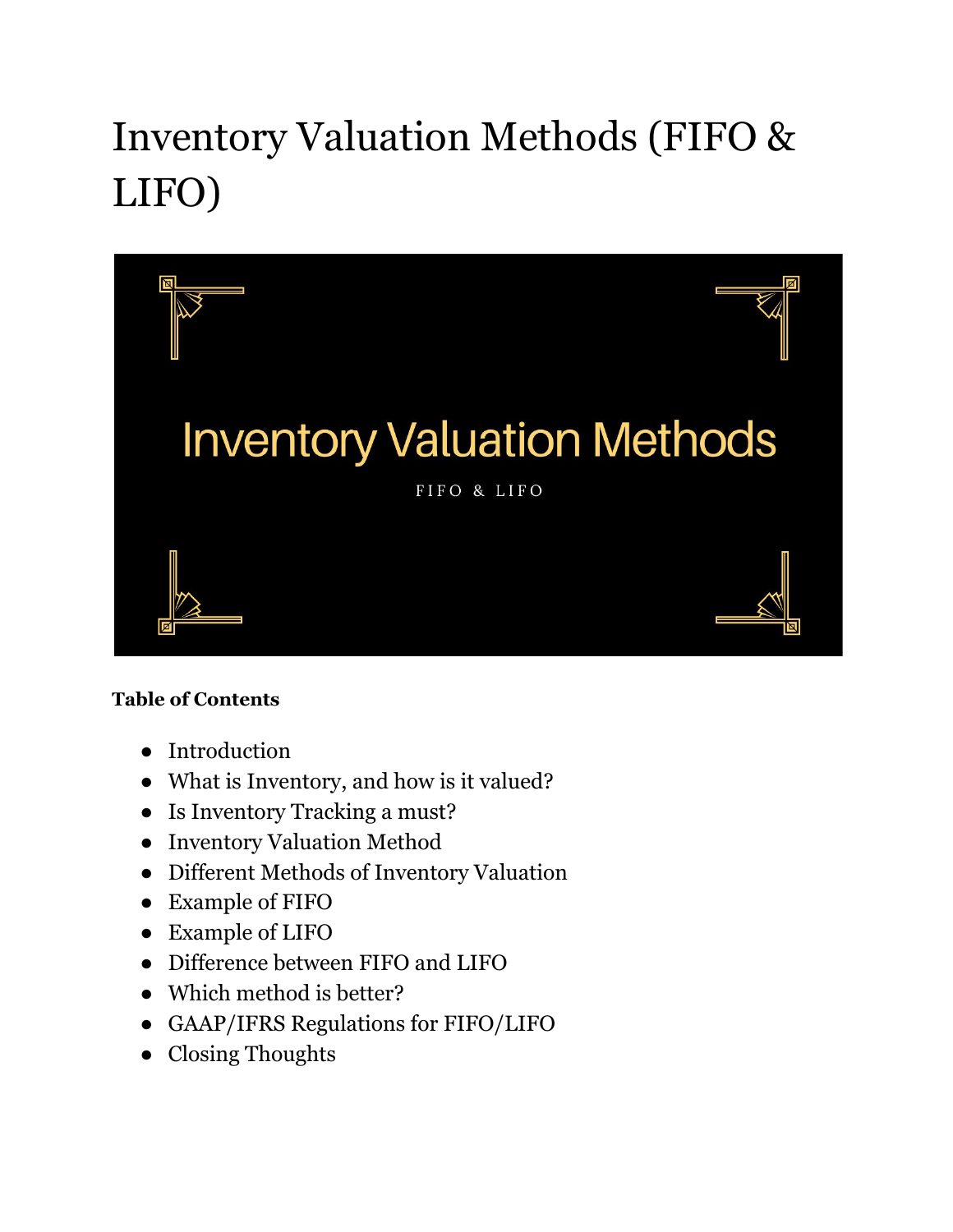# Introduction

In the retail business, your goal is not only to generate revenue and profit but also to keep track and manage your inventory. We all know how to import inventory management and what's its contribution towards healthy and optimum business operations. In this blog, we will learn all about inventory valuation and accounting principles. Why it is so important to value our inventory, different methods for inventory valuation, and how you should choose your inventory valuation method based on your business.

### What is Inventory, and how is it valued?

Generally speaking, Inventory is the company's goods that can be classified under three stages of production:

- Products that are raw materials
- Items that are in production
- Goods are ready for sale

Inventory accounting assigns values to the company's inventory and classifies them as the company's assets. Assets are inventory that can be turned into cash in the near future. In order to accurately value your company, all your company's assets need to be assessed.

### Is Inventory Tracking a Must?

There are two methods of determining income and expenses for accounting purposes: Cash accounting and Accrual accounting.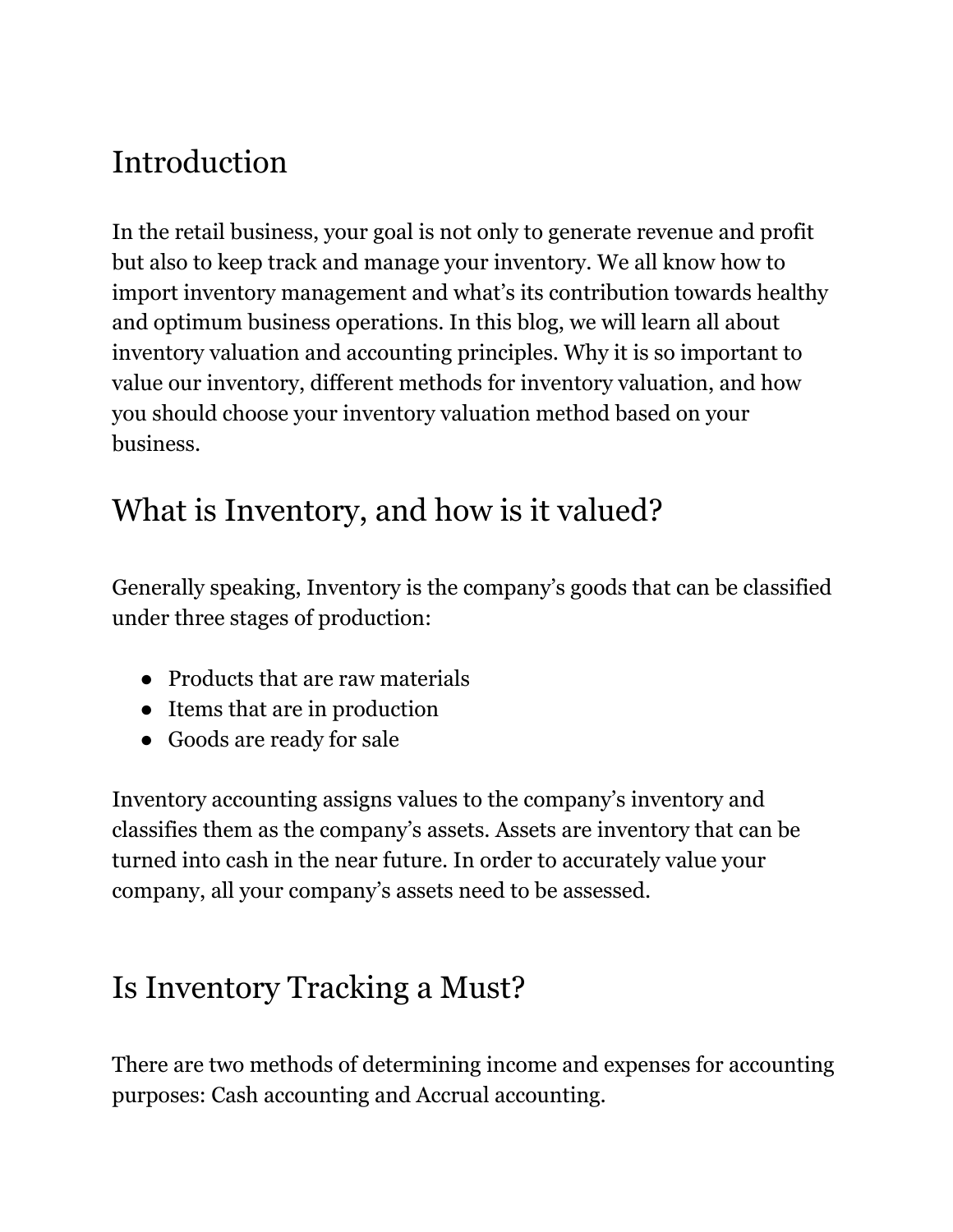For medium to large scale retail businesses out there own some inventory or the other. If you own inventory, then according to the IRS(Internal Revenue Service) requires you to use the accrual method of accounting.

In accrual accounting, the transaction is recorded when it is earned by sending out an invoice or receiving a bill. That's why it is essential to track your inventory on every phase of the business cycle.

The new Tax Cuts and Jobs Act states that "if your business has gross receipts of less than \$25 million, you can treat your inventory as "non-incidental material and supplies." In layman terms, what it means is that the items in your inventory need not be valued and considered as assets of the company as they are bought for resale. In this case, you can use the cash method of accounting.

### Inventory Valuation Method

At the beginning and end of the fiscal year, inventory valuation is a must. For valuation purposes, you must use:

- Generally Accepted Accounting Standards guidelines
- Must clearly reflect your income
- Must maintain consistency from year to year

Since inventory is in constant to and fro motion within the company, it's challenging to track all the costs of individual items. So, GAAP or Generally Accepted Accounting Standards allow businesses to use some guidelines in properly evaluating their inventory.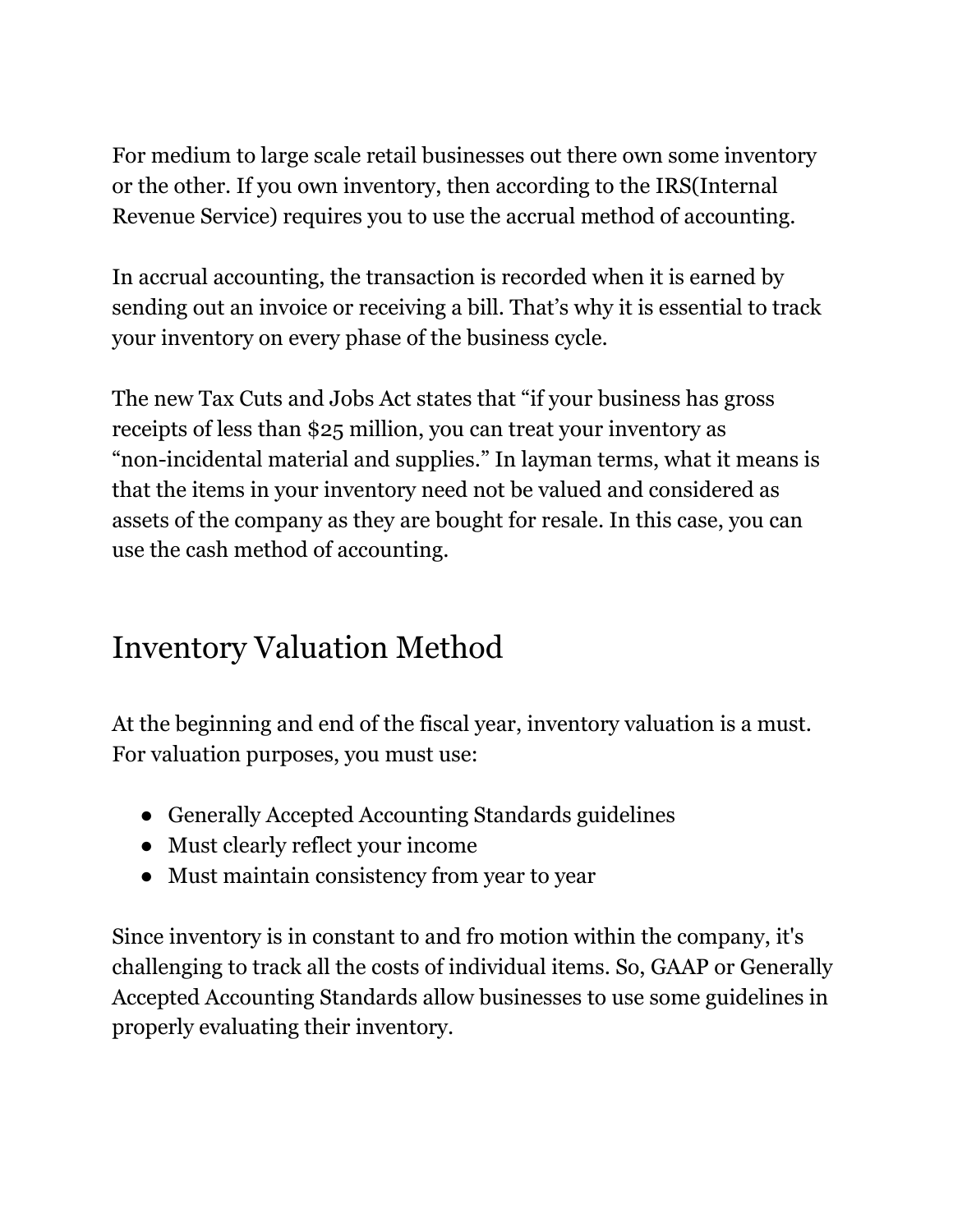# Different Methods of Inventory Valuation

A company can choose from various methods to determine its inventory costs suggested by GAAP. In this U.S. Generally Accepted Accounting Principles, also known as GAAP, refer to a standard set of accounting principles that have been issued by the Financial Accounting Standards Board(FASB). GAAP allows businesses to use one of the different inventory accounting methods such as, first in first out (FIFO) and last in first out (LIFO).

#### **FIFO**

FIFO, the acronym stands for First-In-First-Out. It is an inventory accounting method where the oldest stock or the inventory that entered the warehouse first is recorded as sold first. So, if you sell a product, the cost of goods sold by using the FIFO method is the value of the oldest inventory. FIFO is one of the most popularly used in inventory valuation methods. Using the Fifo method has some significant advantages as follows:

- It is more realistic because most businesses ship older stock first to avoid depreciation of value or spoilage.
- FIFO increases the value of your purchasing inventory as well as net worth in times of inflation. As a result, you get a higher asset value.
- Your operational reports are always accurate. As you are selling the first bought item first, your balance sheet will always show the actual cost price of the inventory.

#### LIFO

LIFO, the acronym stands for Last-In-First-Out. It is an inventory accounting method where goods produced or purchased most recently are recorded as sold first. The cost of the newest products is the first to be accounted for as the cost of goods sold (COGS), whereas the lower prices of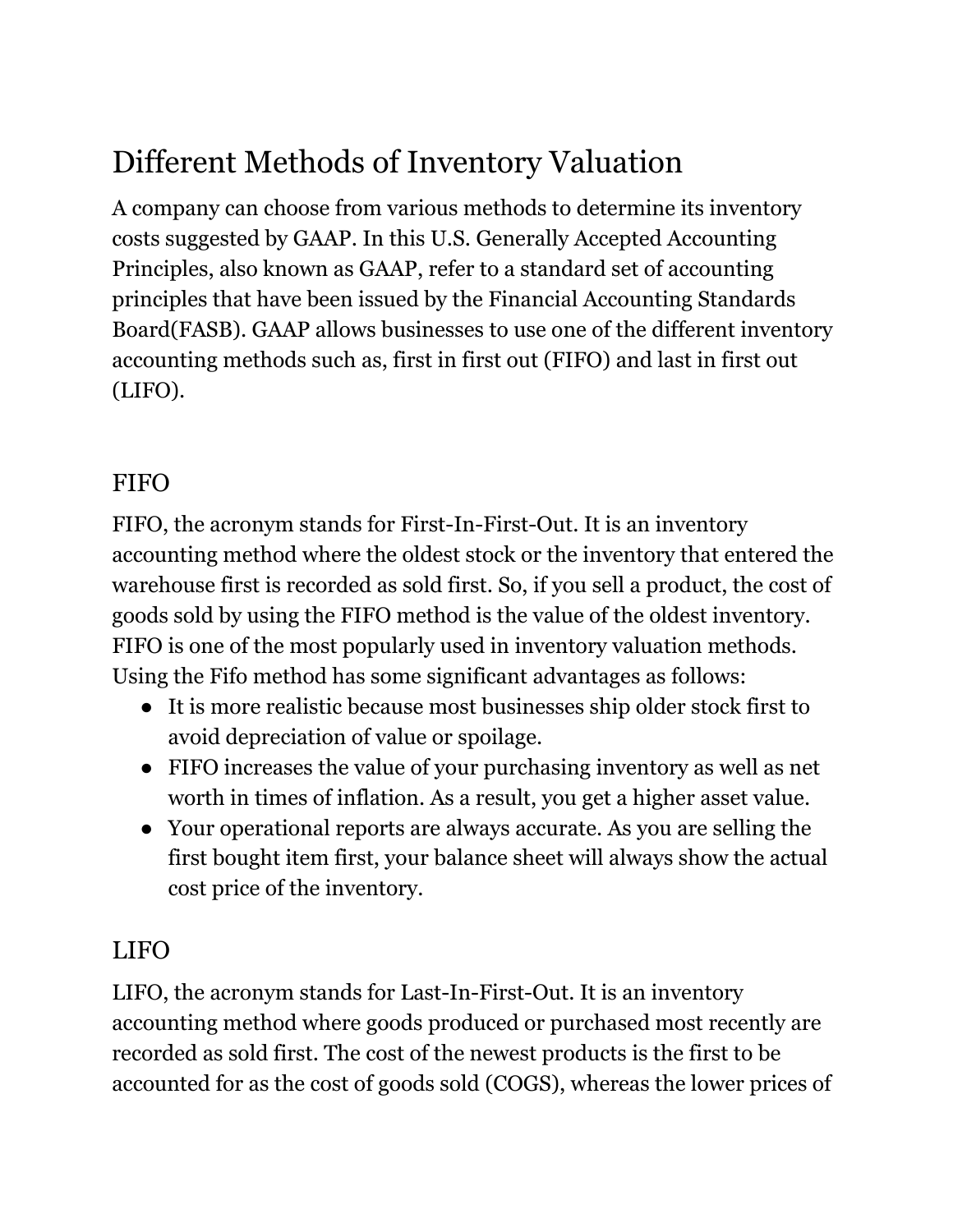older goods are counted in inventory. A lot of accountants in the US often advise using the LIFO method for your inventory accounting when you have stock with frequently changing costs. Using LIFO as a preferred method for such scenarios helps with the matching of the latest costs of inventory with the sales revenue of the current period. This can be a more straightforward approach for initial inventory valuation as well as for tax filing purposes. Unlike FIFO, LIFO has some disadvantages while using it as follows:

- LIFO brings taxable income down when your cost price rises, but your profit will turn out significantly lower.
- If, in the near future, you plan to expand your business, not all countries allow a LIFO valuation.

# Example of FIFO

Let's understand how FIFO is used to calculate Cost of Goods Sold (COGS) using a rudimentary example

| <b>EVENT</b>                       | <b>FIFO</b> |
|------------------------------------|-------------|
| Buys an Item                       | \$100       |
| Buys the same item after inflation | \$150       |
| Sells an item for \$175            | $-$100$     |
| Reported profit                    | \$75        |

In the FIFO method, when calculating profit, its initial/oldest purchasing cost is subtracted from its selling price to calculate the reported profit.

# Example of LIFO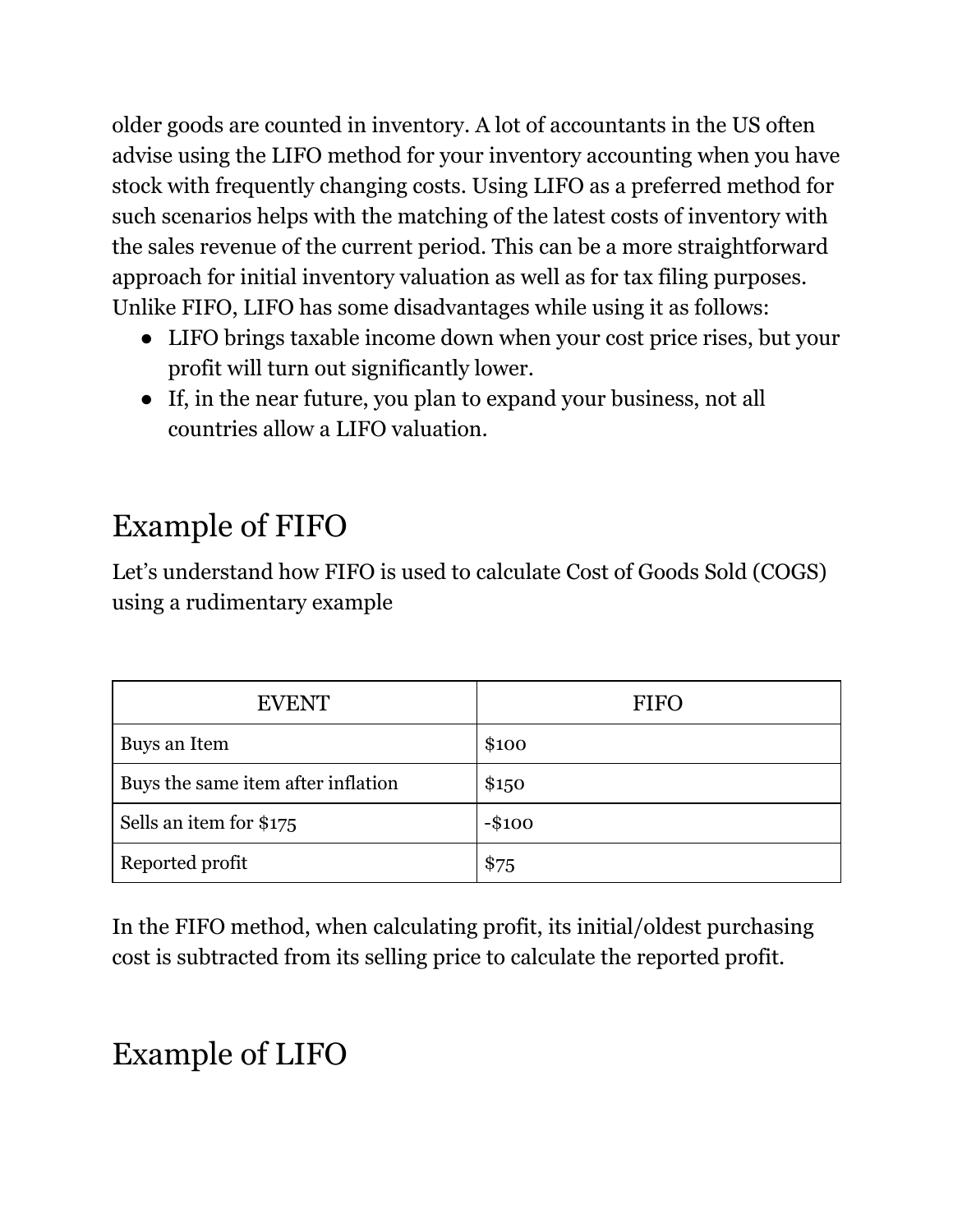The same example used earlier can be used to show the LIFO method for calculating the cost of goods sold (COGS)

| <b>EVENT</b>                       | <b>LIFO</b> |
|------------------------------------|-------------|
| Buys an Item                       | \$100       |
| Buys the same item after inflation | \$150       |
| Sells an item for \$175            | $-$ \$150   |
| Reported profit                    | \$25        |

In the LIFO method, when calculating profit, it's most recent purchasing cost is subtracted from its selling price to calculate the reported profit. As you can see, using the LIFO method for inventory valuation and accounting lowers your return profit.

### Difference Between FIFO and LIFO

FIFO or LIFO are the methods that companies use to assess their inventory and calculate profit. The amount of profit a company generates affects their income taxes.

The difference between FIFO and LIFO are showcased as below.

| <b>Comparison Parameter</b> | <b>FIFO</b>                                                                                                               | <b>LIFO</b>                                                                                                         |
|-----------------------------|---------------------------------------------------------------------------------------------------------------------------|---------------------------------------------------------------------------------------------------------------------|
| <b>Meaning</b>              | The first in first out or<br>the FIFO method<br>assumes that the oldest<br>products in a company's<br>inventory have been | The last in first out or<br>the LIFO method<br>assumes that the last<br>item of inventory<br>purchased is the first |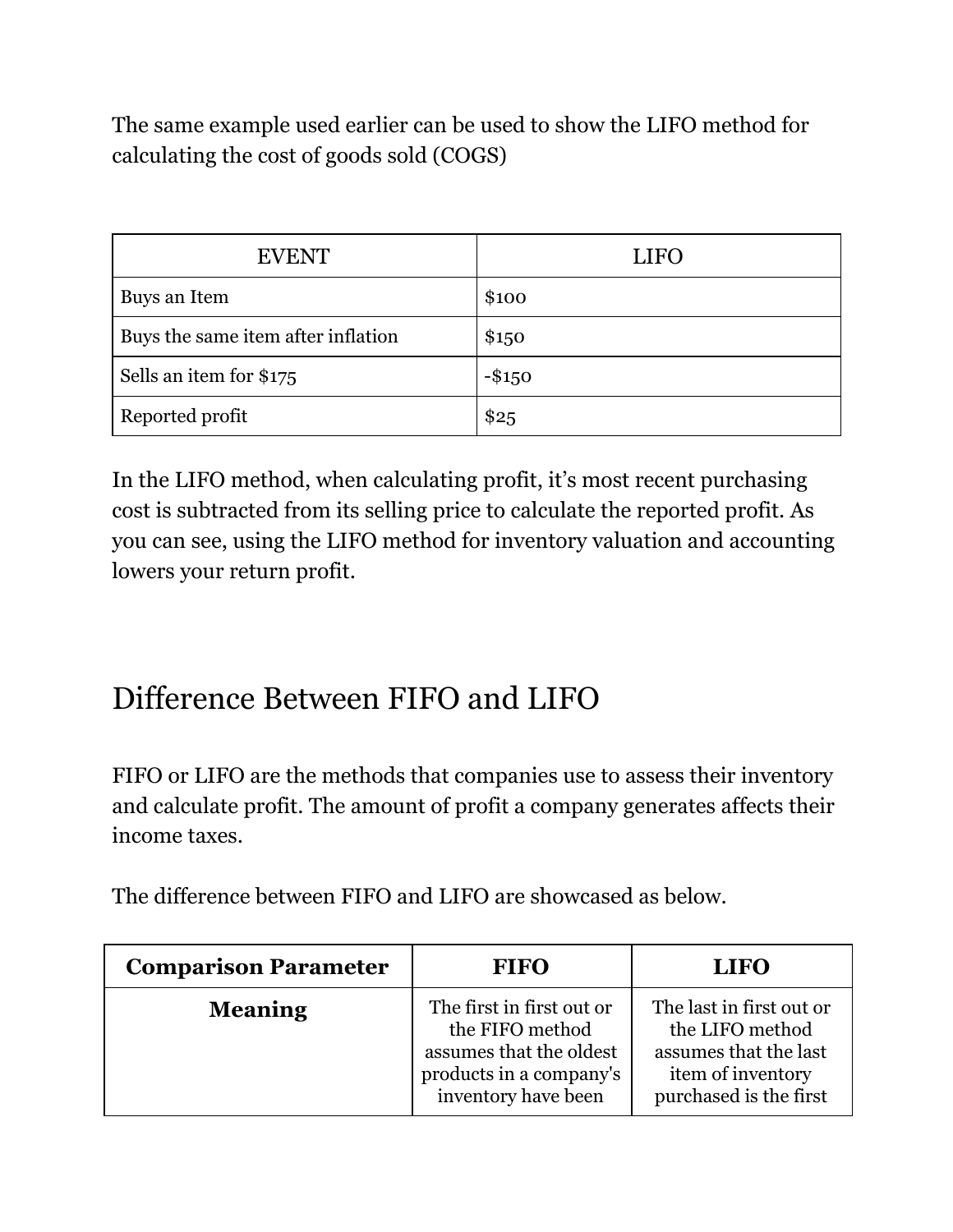|                            | sold first.                                                      | one sold.                                                        |
|----------------------------|------------------------------------------------------------------|------------------------------------------------------------------|
| <b>Restrictions</b>        | No restrictions by GAAP<br>or IFRS                               | <b>IFRS</b> restricts LIFO<br>method                             |
| <b>Recording Keeping</b>   | In the FIFO method, the<br>number of record<br>keeping decreases | In the LIFO method, the<br>number of record<br>keeping increases |
| <b>Impact of Inflation</b> | Decreases the COGS<br>and increases the net<br>profit            | Increases the COGS and<br>decreases the net profit               |
| <b>Preference</b>          | Higher                                                           | Lower                                                            |

# Which method is better?

From what we have understood so far, we can say that the higher the cost inventory lower is the tax while lower the cost of inventory turns out to be the higher tax.

To know which method is best suited for your business, you need to look at the way your inventory costs are changing.

- If your inventory cost is increasing or is likely to increase in the near future, LIFO can be better. Because the cost of goods is higher, you will benefit from the lower taxes.
- If you feel that inventory cost could be decreasing in the near future, FIFO is the best option.
- If your preference is to accurately assess your inventory cost, FIFO is the better option. It is so because FIFO operates on the assumption that the older and less costly items are usually sold first.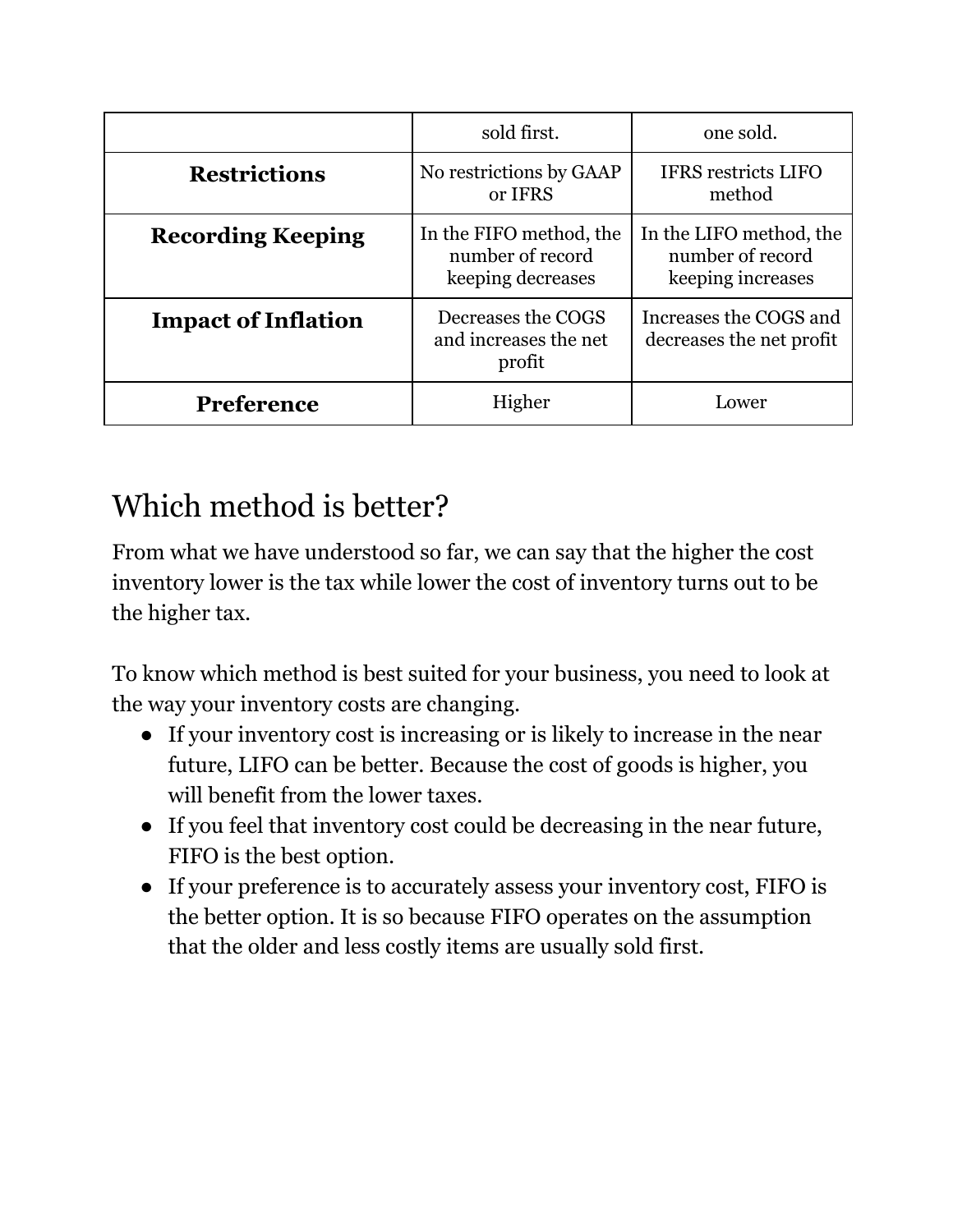# GAAP/IFRS regulations for FIFO and LIFO

Generally Accepted Accounting Principles, also known as GAAP, is responsible for setting up standards for accounting procedures in the United States. Under GAAP, both FIFO and LIFO are legal.

However, the point to be noted is that the International Accounting Standards Body (IFRS) has not permitted the LIFO method.

Outside of the US, most other countries follow the rules laid down by the IFRS(International Financial Reporting Standards) Foundation. This is the reason why most US based companies use the LIFO method for financial statements and switch to the FIFO method for their overseas operations.

If you ever decide that it would be ideal for your business to switch from the LIFO method to the FIFO method, you need to file FORM 970 with the IRS(Internal Revenue Service). You are allowed to go back to FIFO only if the IRS gives specific permission.

# Closing Thoughts

This blog was written in an attempt to answer all the demanding questions regarding FIFO and LIFO methods of Inventory Valuation and Accounting.

In a nutshell, we have learned about Inventory Valuation and its importance for business. The reason being, it is the way by which you can accurately determine the total value of all your assets and liabilities. While we have seen both FIFO and LIFO methods of inventory valuation, one thing is clear. No method is a foolproof solution for your business. Both methods have their pros and cons. As such, one should choose the method according to their own business. If you are a firm that wants to deal with